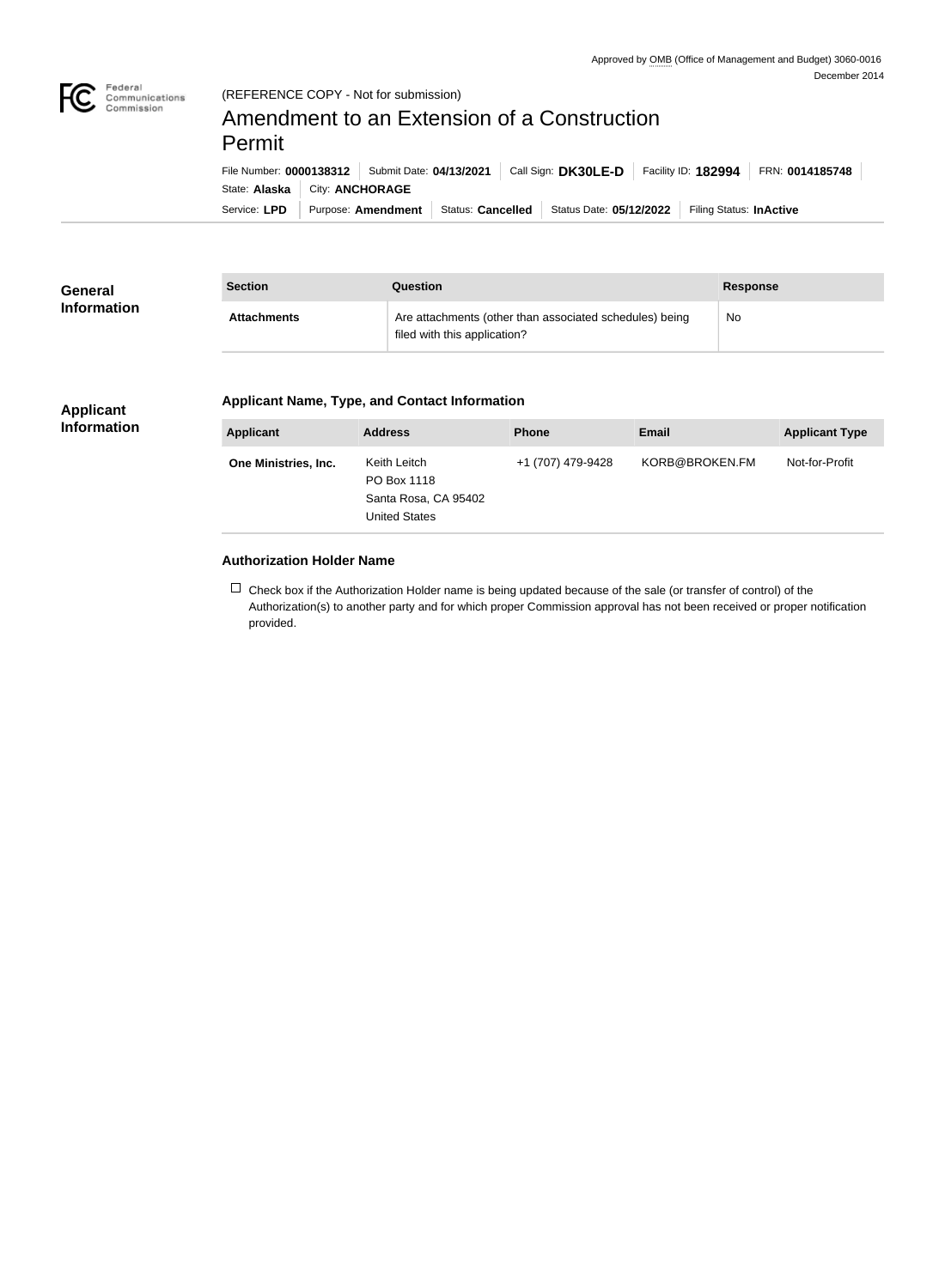| <b>Contact</b>                | <b>Contact Name</b>                                              | <b>Address</b>                                                                    | <b>Phone</b>          | <b>Email</b>              | <b>Contact Type</b>         |
|-------------------------------|------------------------------------------------------------------|-----------------------------------------------------------------------------------|-----------------------|---------------------------|-----------------------------|
| <b>Representatives</b><br>(2) | Keith J. Leitch<br>Engineer<br>One Ministries, Inc.              | Keith Leitch<br>PO Box 1118<br>SANTA ROSA, CA<br>95402<br><b>United States</b>    | +1 (707) 479-<br>9428 | KEITH@LEITCH.TV           | Technical<br>Representative |
|                               | James L. Oyster<br>Attorney<br>LAW OFFICES OF JAMES L.<br>Oyster | James Oyster<br>108 OYSTER LANE<br>CASTLETON, VA<br>22716<br><b>United States</b> | +1 (540) 937-<br>4800 | Oysterlaw@hotmail.<br>com | Legal Representative        |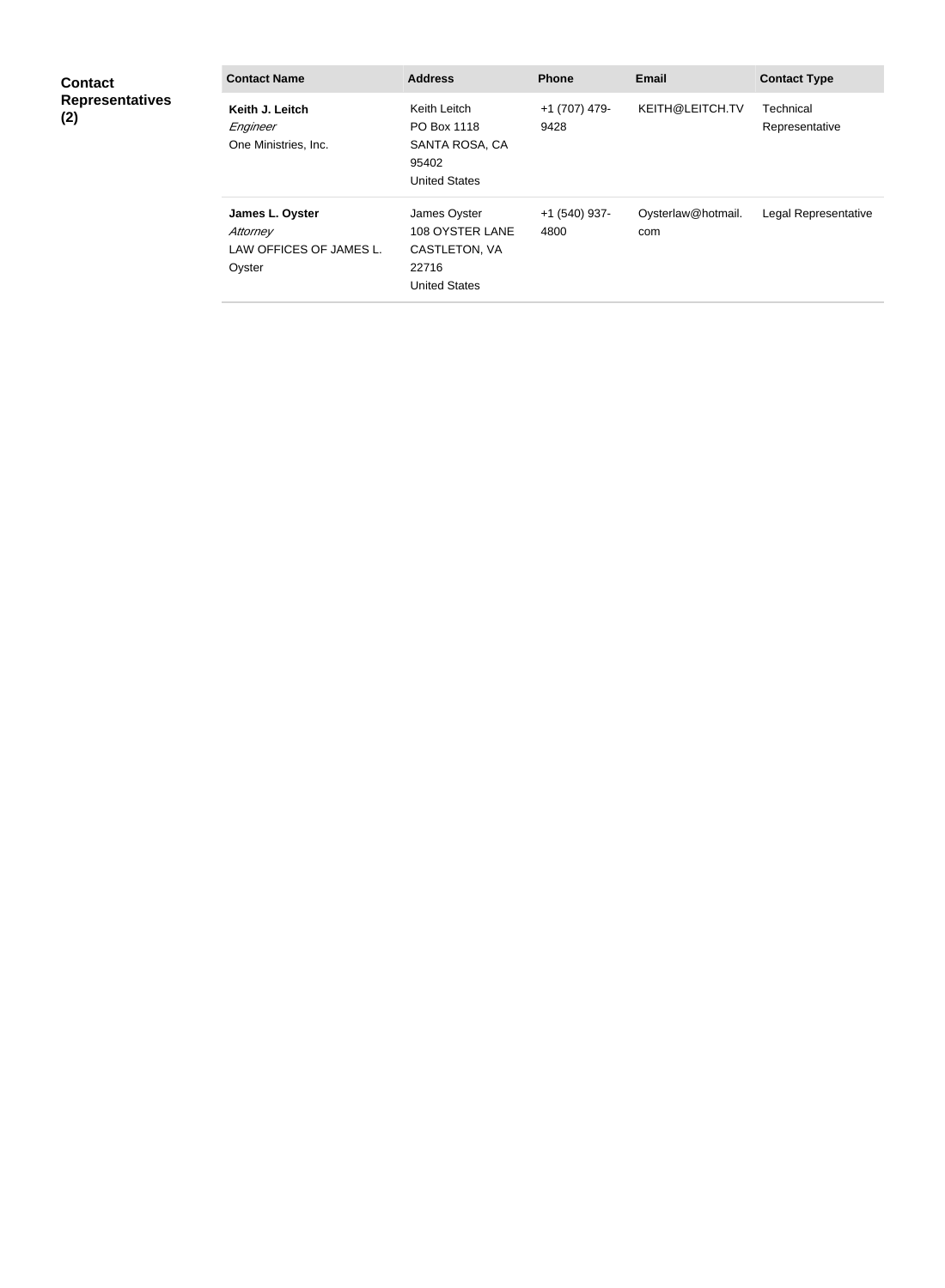# **Tolling Questions**

| <b>Section</b>                                                       | Question                                                                                     | <b>Response</b> |
|----------------------------------------------------------------------|----------------------------------------------------------------------------------------------|-----------------|
| Applicant certifies that construction cannot<br>be completed due to: | Legal reasons beyond station's control (e.g., litigation,<br>international coordination):    |                 |
|                                                                      | Severe financial hardship (e.g., bankruptcy, negative cash<br>flow):                         |                 |
|                                                                      | other reasons (e.g., natural disasters):                                                     | Yes             |
|                                                                      | Has the construction period for this station been previously<br>extended?                    | No.             |
|                                                                      | Applicant requests that the time within which to complete<br>construction be extended until: | 01/09<br>/2022  |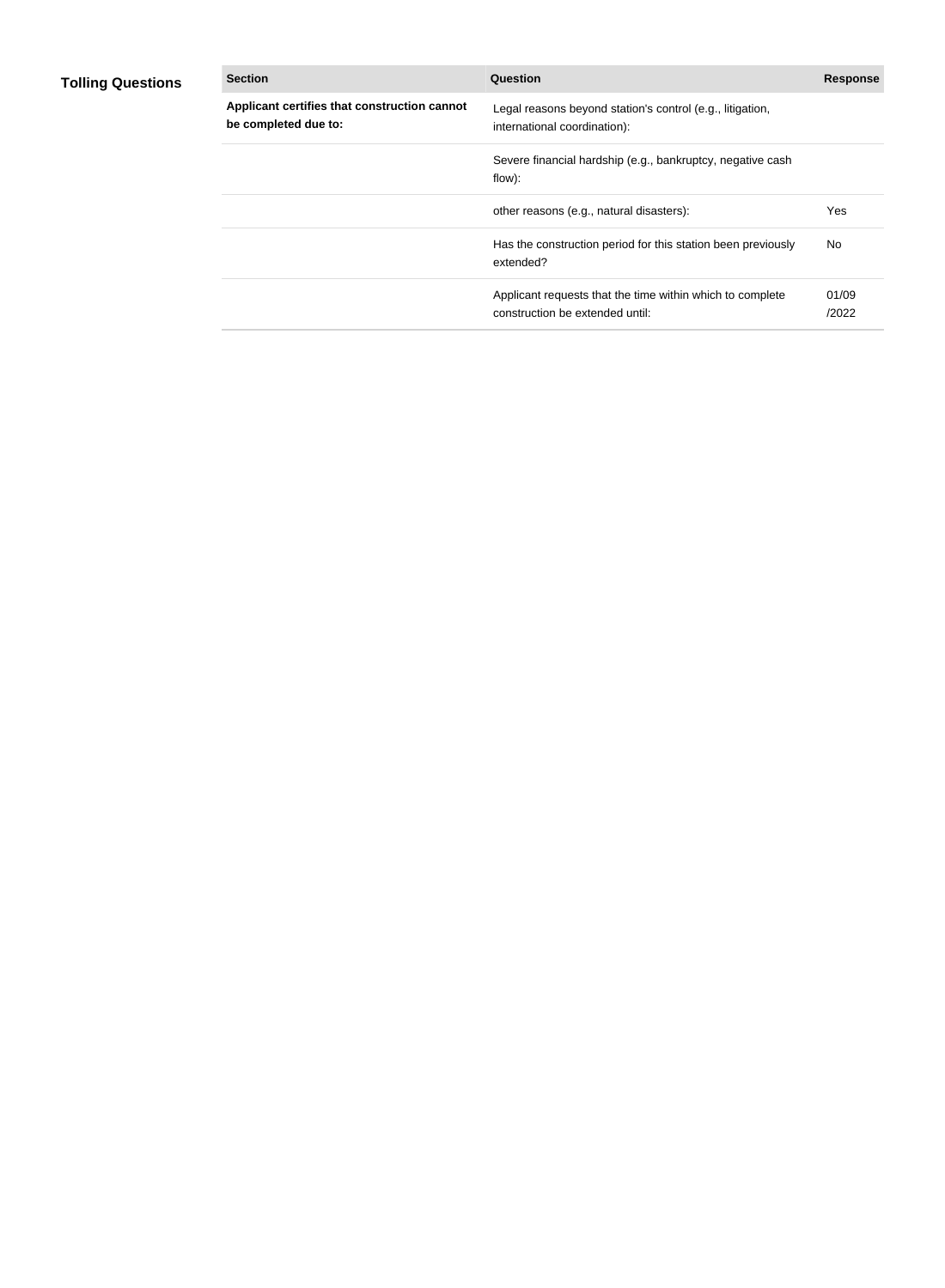| <b>Certification</b> | <b>Section</b>                                    | <b>Question</b>                                                                                                                                                                                                                                                                                                                                                                                                                                                                                                                                                                                                                                                                                                                                                                                                                                           | <b>Response</b>                           |
|----------------------|---------------------------------------------------|-----------------------------------------------------------------------------------------------------------------------------------------------------------------------------------------------------------------------------------------------------------------------------------------------------------------------------------------------------------------------------------------------------------------------------------------------------------------------------------------------------------------------------------------------------------------------------------------------------------------------------------------------------------------------------------------------------------------------------------------------------------------------------------------------------------------------------------------------------------|-------------------------------------------|
|                      | <b>General Certification</b><br><b>Statements</b> | The Applicant waives any claim to the use of any particular<br>frequency or of the electromagnetic spectrum as against the<br>regulatory power of the United States because of the<br>previous use of the same, whether by authorization or<br>otherwise, and requests an Authorization in accordance with<br>this application (See Section 304 of the Communications Act<br>of 1934, as amended.).                                                                                                                                                                                                                                                                                                                                                                                                                                                       |                                           |
|                      |                                                   | The Applicant certifies that neither the Applicant nor any<br>other party to the application is subject to a denial of Federal<br>benefits pursuant to §5301 of the Anti-Drug Abuse Act of<br>1988, 21 U.S.C. §862, because of a conviction for<br>possession or distribution of a controlled substance. This<br>certification does not apply to applications filed in services<br>exempted under §1.2002(c) of the rules, 47 CFR. See §1.<br>2002(b) of the rules, 47 CFR §1.2002(b), for the definition of<br>"party to the application" as used in this certification §1.2002<br>(c). The Applicant certifies that all statements made in this<br>application and in the exhibits, attachments, or documents<br>incorporated by reference are material, are part of this<br>application, and are true, complete, correct, and made in<br>good faith.   |                                           |
|                      | <b>Authorized Party to Sign</b>                   | <b>FAILURE TO SIGN THIS APPLICATION MAY RESULT IN</b><br>DISMISSAL OF THE APPLICATION AND FORFEITURE<br>OF ANY FEES PAID<br>Upon grant of this application, the Authorization Holder may<br>be subject to certain construction or coverage requirements.<br>Failure to meet the construction or coverage requirements<br>will result in automatic cancellation of the Authorization.<br>Consult appropriate FCC regulations to determine the<br>construction or coverage requirements that apply to the type<br>of Authorization requested in this application.<br>WILLFUL FALSE STATEMENTS MADE ON THIS FORM<br>OR ANY ATTACHMENTS ARE PUNISHABLE BY FINE AND<br>/OR IMPRISONMENT (U.S. Code, Title 18, §1001) AND/OR<br>REVOCATION OF ANY STATION AUTHORIZATION (U.S.<br>Code, Title 47, §312(a)(1)), AND/OR FORFEITURE (U.S.<br>Code, Title 47, §503). |                                           |
|                      |                                                   | I certify that this application includes all required and<br>relevant attachments.                                                                                                                                                                                                                                                                                                                                                                                                                                                                                                                                                                                                                                                                                                                                                                        | Yes                                       |
|                      |                                                   | I declare, under penalty of perjury, that I am an authorized<br>representative of the above-named applicant for the<br>Authorization(s) specified above.                                                                                                                                                                                                                                                                                                                                                                                                                                                                                                                                                                                                                                                                                                  | Keith J Leitch<br>President<br>04/13/2021 |